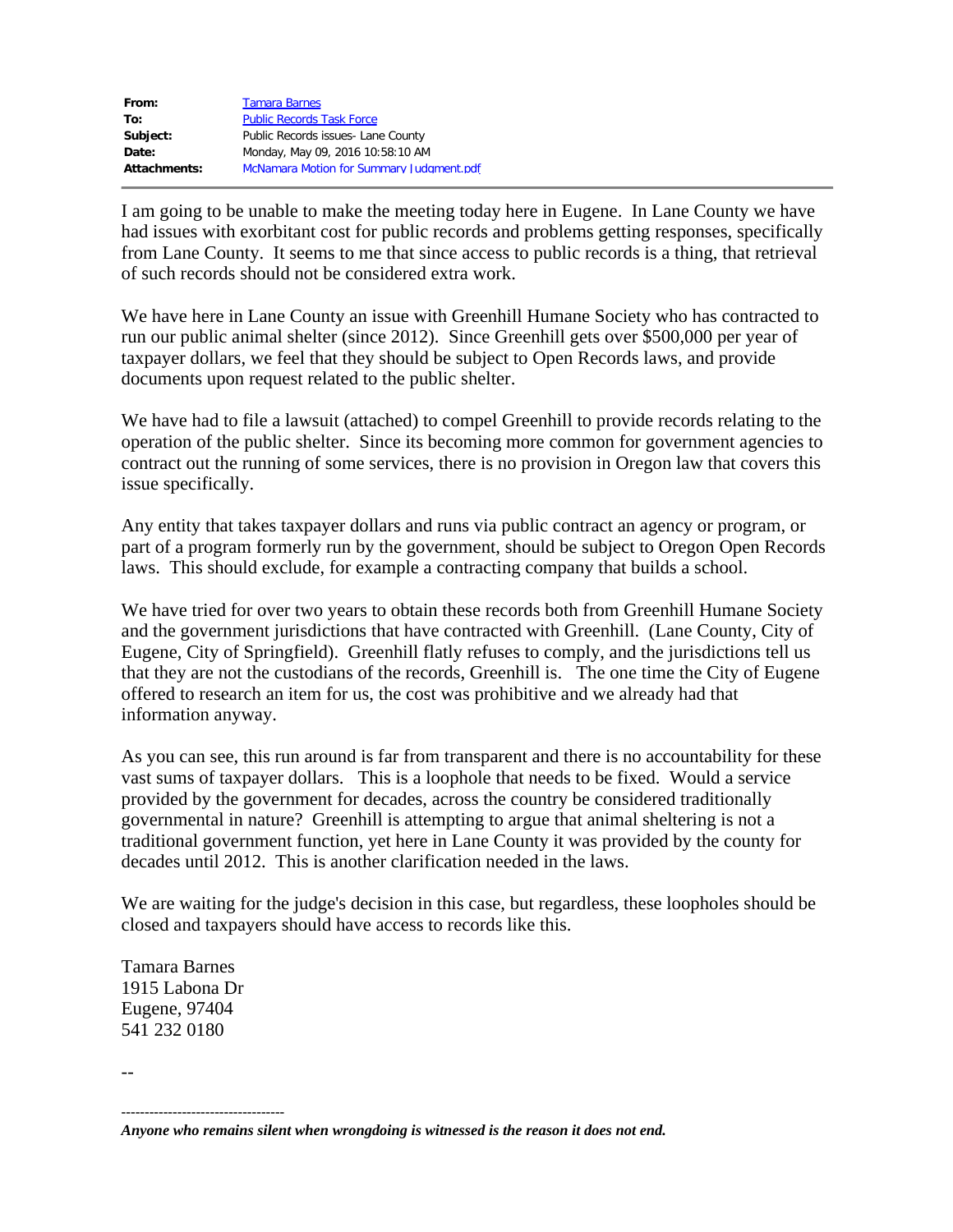**"Facts are stubborn things; and whatever may be our wishes, our inclinations, or the dictates of our passions, they cannot alter the state of facts and evidence." - John Adams**

**"The truth is like a lion. You don't have to defend it. Let it loose. It will defend itself."**

**~ St. Augustine**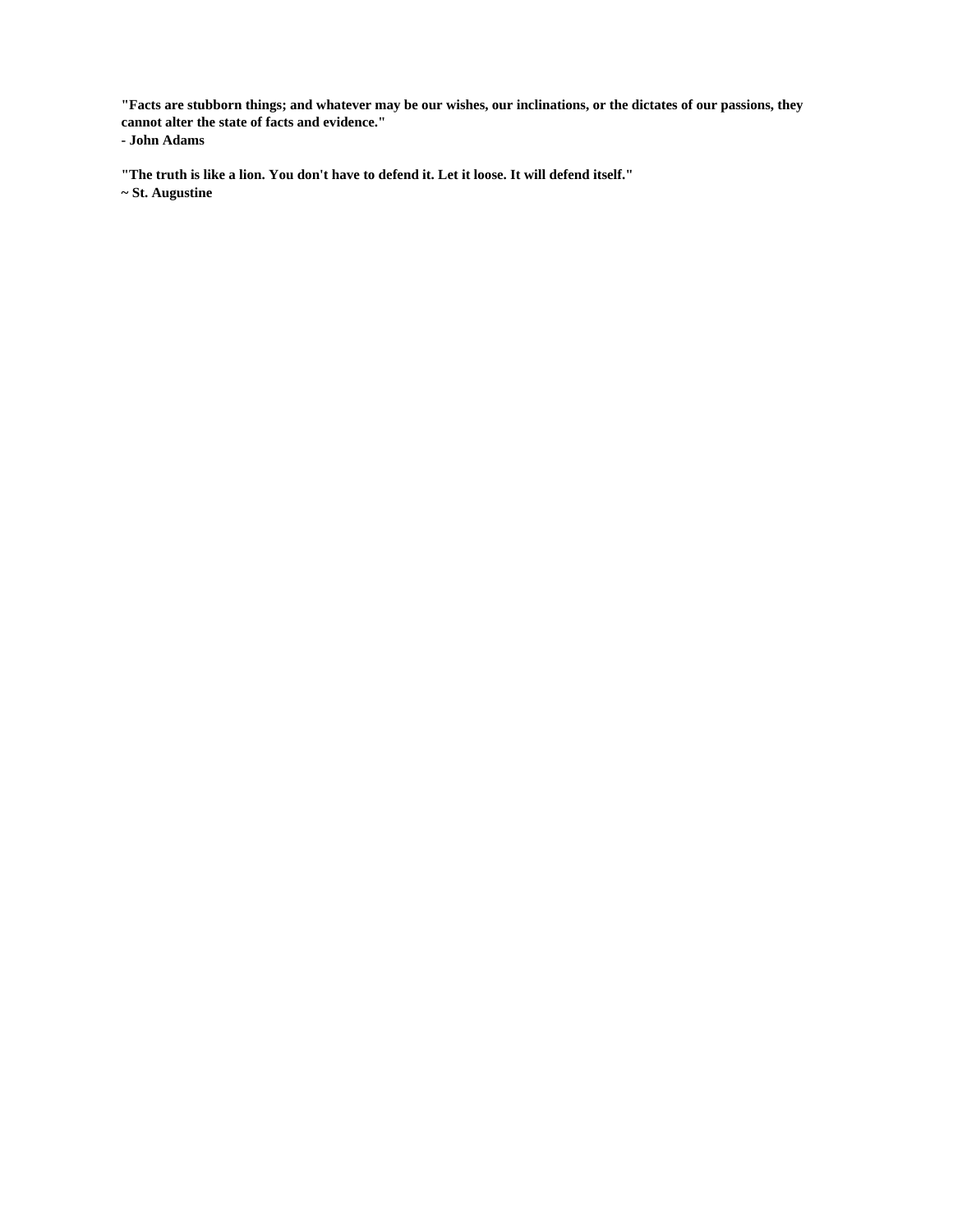| 1                                 |                                                                                                                                                                           |                                                                                 |
|-----------------------------------|---------------------------------------------------------------------------------------------------------------------------------------------------------------------------|---------------------------------------------------------------------------------|
| $\overline{2}$                    |                                                                                                                                                                           |                                                                                 |
| 3                                 | IN THE CIRCUIT COURT OF THE STATE OF OREGON FOR LANE COUNTY                                                                                                               |                                                                                 |
| 4                                 |                                                                                                                                                                           |                                                                                 |
| 5<br>6<br>7<br>8<br>9<br>10<br>11 | <b>GREENHILL HUMANE SOCIETY AND</b><br><b>SOCIETY FOR PREVENTION OF CRUELTY</b><br>TO ANIMALS, an Oregon nonprofit<br>corporation,<br>Plaintiff,<br>VS.<br>DEBI MCNAMARA, | Case No. 15CV12388<br><b>MOTION FOR SUMMARY</b><br><b>JUDGMENT</b>              |
| 12                                |                                                                                                                                                                           | Oral Argument Requested                                                         |
|                                   | Defendant.                                                                                                                                                                |                                                                                 |
| 13                                |                                                                                                                                                                           |                                                                                 |
| 14                                | Pursuant to UTCR 5.050, oral argument is requested. The hearing will take an                                                                                              |                                                                                 |
| 15                                | estimated thirty minutes. Court reporting services are requested.                                                                                                         |                                                                                 |
| 16                                | The parties have conferred and will be filing cross motions.                                                                                                              |                                                                                 |
| 17                                | Pursuant to ORCP 47B, Defendant moves for summary judgment as follows:                                                                                                    |                                                                                 |
| 18                                | <b>MOTION</b>                                                                                                                                                             |                                                                                 |
| 19                                |                                                                                                                                                                           | Defendant moves for an order granting summary judgment on Defendant's claim. No |
| 20                                | question of material fact exists regarding Plaintiff's status as a functional equivalent of a                                                                             |                                                                                 |
| 21                                | public body under the Oregon Public Records Act ("OPRA") and Plaintiff's subsequent                                                                                       |                                                                                 |
| 22                                | obligation to respond to public records requests as outlined by the OPRA. Defendant is                                                                                    |                                                                                 |
| 23                                | entitled to summary judgment as a matter of law.                                                                                                                          |                                                                                 |

## PAGE 1- DEFENDANT'S MOTION FOR SUMMARY JUDGMENT.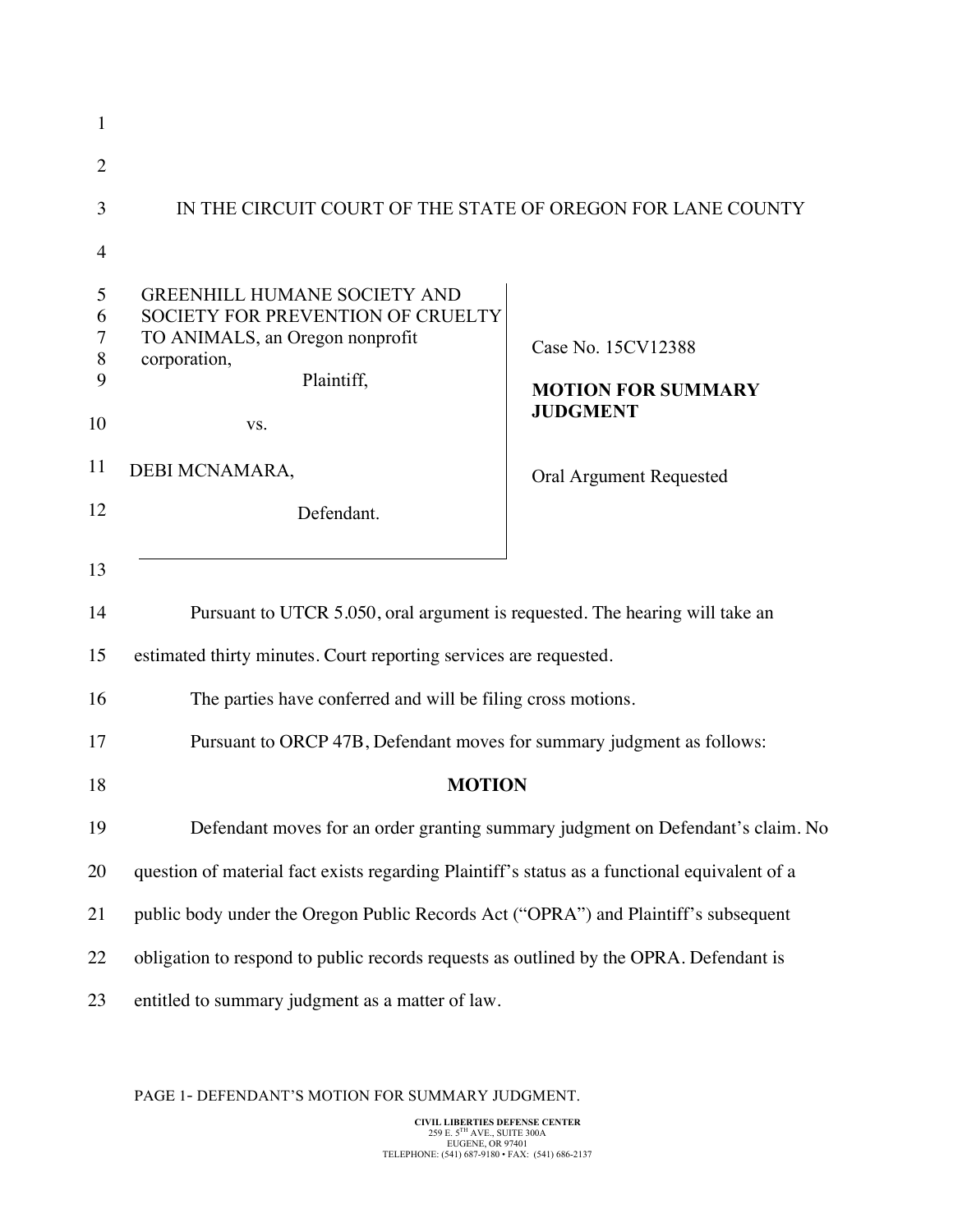PAGE 2- DEFENDANT'S MOTION FOR SUMMARY JUDGMENT. In support of this motion, Defendant relies upon the pleadings on file in this case, the attached exhibits, and the following points and authorities. **POINTS AND AUTHORITIES I. STATUTORY AND CASELAW BACKGROUND** This action alleges a violation of the OPRA, specifically the unlawful failure of Plaintiff to respond to Defendant's public records request in the manner required. Plaintiff—a contracted agency with the City of Springfield, the City of Eugene, and Lane County to provide shelter services for these public jurisdictions—is a public body pursuant to the OPRA regarding documents and records pertaining to the 1st Avenue Shelter, the public animal shelter for those public jurisdictions. Responses to Defendant's public records requests sent to the City of Springfield, the City of Eugene, and Lane County make clear that Greenhill Humane Society and/or the 1st Avenue Shelter are the custodians of public records pertaining to Springfield, Eugene, and Lane County. As such, Plaintiff is required to comply with the OPRA in a timely fashion. Plaintiff has been, at all times relevant to this motion, acting as a functional equivalent of a public body in possession and control of the records requested by Defendant. Under ORS 192.420(1), "Every person has a right to inspect any public record of a 18 public body in this state, except as otherwise expressly provided by ORS 192.501 (Public records conditionally exempt from disclosure) to 192.505 (Exempt and nonexempt public record to be separated)." A local government entity, including a nonprofit corporation such as 21 Plaintiff that is contracted to administer and manage a public entity such as the  $1<sup>st</sup>$  Avenue Shelter, the only public animal shelter, is not allowed to refuse to provide copies of records that are not expressly exempt from disclosure under the above referenced portions of the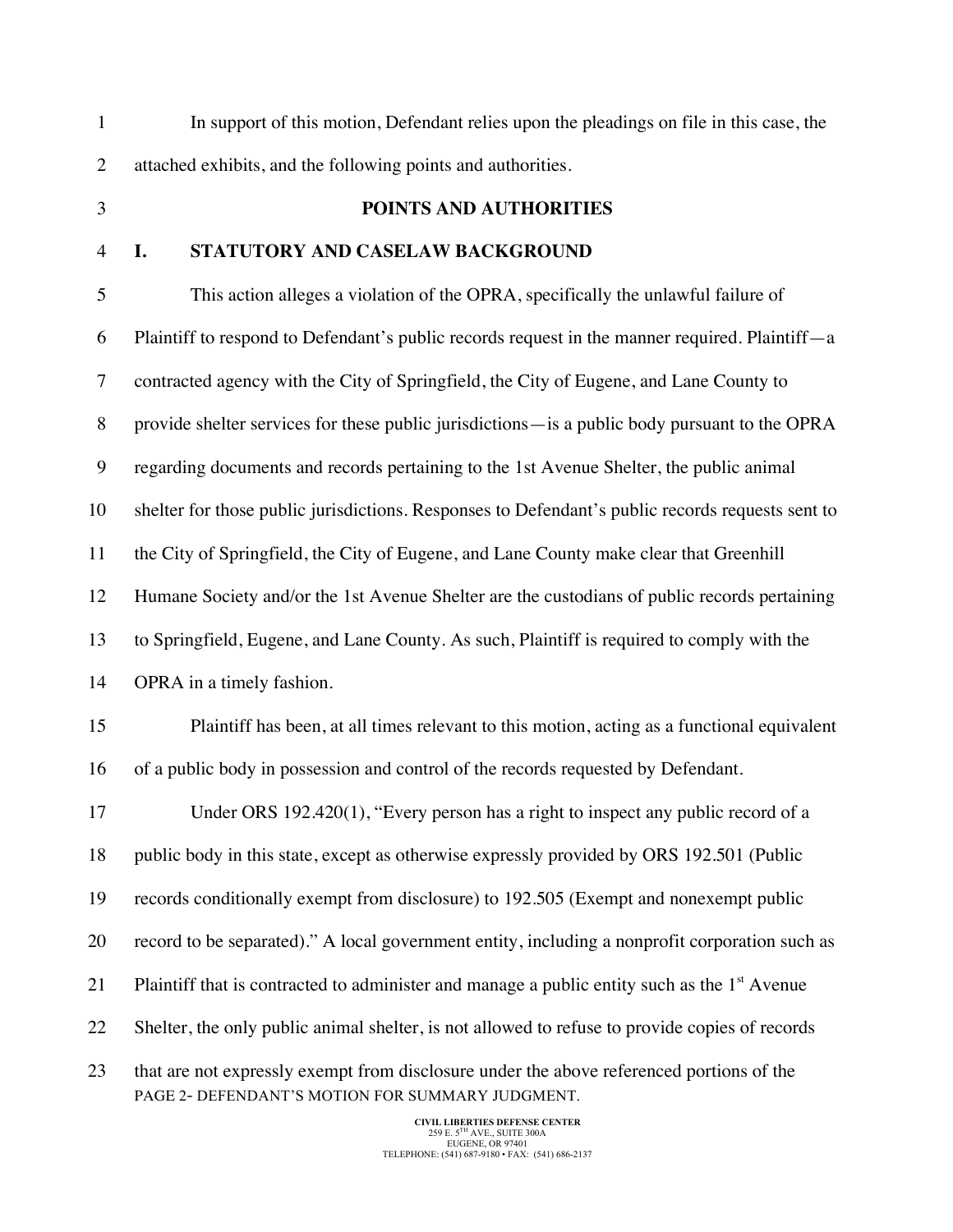| $\mathbf{1}$                     | OPRA. ORS 192.420(1). Additionally, in responding to a public records request, a public                                                                                                                                                                                                                                                                                                                |
|----------------------------------|--------------------------------------------------------------------------------------------------------------------------------------------------------------------------------------------------------------------------------------------------------------------------------------------------------------------------------------------------------------------------------------------------------|
| $\overline{2}$                   | body has an express legal duty to "separate the exempt and nonexempt" portions of any                                                                                                                                                                                                                                                                                                                  |
| $\mathfrak{Z}$                   | responsive records and "make the nonexempt material available for examination" to a records                                                                                                                                                                                                                                                                                                            |
| $\overline{4}$                   | requestor. ORS 192.505.                                                                                                                                                                                                                                                                                                                                                                                |
| 5                                | Pursuant to ORS 192.440(1), "The custodian of any public record that a person has a                                                                                                                                                                                                                                                                                                                    |
| 6                                | right to inspect shall give the person, upon request: (a) A copy of the public record if the                                                                                                                                                                                                                                                                                                           |
| $\overline{7}$                   | public record is of a nature permitting copying; or (b) A reasonable opportunity to inspect or                                                                                                                                                                                                                                                                                                         |
| $8\,$                            | copy the public record." Furthermore, "If a person makes a written request to inspect a public                                                                                                                                                                                                                                                                                                         |
| 9                                | record or to receive a copy of a public record, the public body receiving the request shall                                                                                                                                                                                                                                                                                                            |
| 10                               | respond as soon as practicable and without unreasonable delay." ORS 192.440(2). This                                                                                                                                                                                                                                                                                                                   |
| 11                               | section additionally provides:                                                                                                                                                                                                                                                                                                                                                                         |
| 12<br>13<br>14                   | The response of the public body must acknowledge receipt of the request and must<br>include one of the following:                                                                                                                                                                                                                                                                                      |
| 15<br>16                         | (a) A statement that the public body does not possess, or is not the custodian<br>of, the public record.                                                                                                                                                                                                                                                                                               |
| 17<br>18<br>19<br>20<br>21<br>22 | (b) Copies of all requested public records for which the public body does not<br>claim an exemption from disclosure under ORS 192.410 (Definitions for ORS<br>192.410 to 192.505) to 192.505 (Exempt and nonexempt public record to be<br>separated).                                                                                                                                                  |
| 23<br>24<br>25<br>26<br>27       | (c) A statement that the public body is the custodian of at least some of the<br>requested public records, an estimate of the time the public body requires<br>before the public records may be inspected or copies of the records will be<br>provided and an estimate of the fees that the requester must pay under<br>subsection (4) of this section as a condition of receiving the public records. |
| 28<br>29<br>30<br>31<br>32<br>33 | (d) A statement that the public body is the custodian of at least some of the<br>requested public records and that an estimate of the time and fees for<br>disclosure of the public records will be provided by the public body within a<br>reasonable time.                                                                                                                                           |

PAGE 3- DEFENDANT'S MOTION FOR SUMMARY JUDGMENT.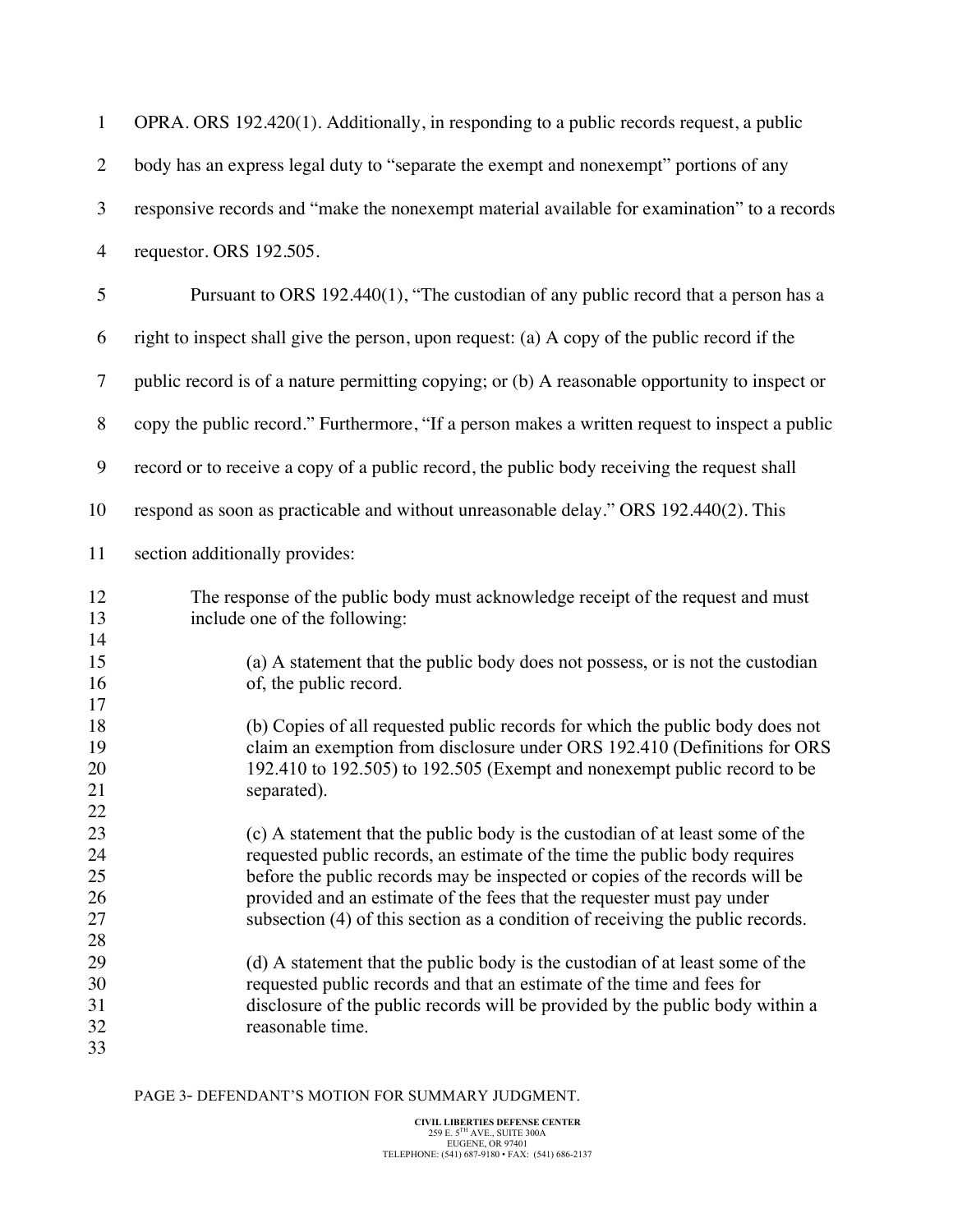| $\mathbf{1}$<br>$\overline{c}$<br>$\mathfrak{Z}$<br>$\overline{4}$ | (e) A statement that the public body is uncertain whether the public body<br>possesses the public record and that the public body will search for the record<br>and make an appropriate response as soon as practicable.                                                                                                                                          |
|--------------------------------------------------------------------|-------------------------------------------------------------------------------------------------------------------------------------------------------------------------------------------------------------------------------------------------------------------------------------------------------------------------------------------------------------------|
| 5<br>6<br>$\tau$<br>$\, 8$<br>9<br>10                              | (f) A statement that state or federal law prohibits the public body from<br>acknowledging whether the record exists or that acknowledging whether the<br>record exists would result in the loss of federal benefits or other sanction. A<br>statement under this paragraph must include a citation to the state or federal<br>law relied upon by the public body. |
| 11                                                                 | ORS 192.440(2).                                                                                                                                                                                                                                                                                                                                                   |
| 12                                                                 | In Marks v. McKenzie High Sch. Fact-Finding Team, the Supreme Court of Oregon                                                                                                                                                                                                                                                                                     |
| 13                                                                 | outlined the relevant factors to consider in determining whether a private entity is the                                                                                                                                                                                                                                                                          |
| 14                                                                 | functional equivalent of a public body under the OPRA and made clear that no single factor is                                                                                                                                                                                                                                                                     |
| 15                                                                 | either indispensable or dispositive:                                                                                                                                                                                                                                                                                                                              |
| 16                                                                 | (1) The entity's origin (e.g., whether the entity was created by government or had                                                                                                                                                                                                                                                                                |
| 17                                                                 | some origin independent of government).                                                                                                                                                                                                                                                                                                                           |
| 18                                                                 | (2) The nature of the function assigned to and performed by the entity (e.g., whether                                                                                                                                                                                                                                                                             |
| 19<br>20                                                           | that function is one traditionally associated with government or is one commonly<br>performed by private entities).                                                                                                                                                                                                                                               |
| 21                                                                 | (3) The scope of the authority granted to and exercised by the entity (e.g., does the                                                                                                                                                                                                                                                                             |
| 22                                                                 | entity have the authority to make binding governmental decisions, or is it limited to                                                                                                                                                                                                                                                                             |
| 23                                                                 | making nonbinding recommendations).                                                                                                                                                                                                                                                                                                                               |
| 24                                                                 | (4) The nature and level of government financial involvement with the entity.                                                                                                                                                                                                                                                                                     |
| 25                                                                 | (Financial support may include payment of the entity's members or fees as well as                                                                                                                                                                                                                                                                                 |
| 26                                                                 | provision of facilities, supplies, and other nonmonetary support.)                                                                                                                                                                                                                                                                                                |
| 27                                                                 | (5) The nature and scope of government control over the entity's operation.                                                                                                                                                                                                                                                                                       |
| 28                                                                 | (6) The status of the entity's officers and employees (e.g., whether the officers and                                                                                                                                                                                                                                                                             |
| 29                                                                 | employees are government officials or government employees).                                                                                                                                                                                                                                                                                                      |
| 30                                                                 |                                                                                                                                                                                                                                                                                                                                                                   |
| 31                                                                 | Marks v. McKenzie High Sch. Fact-Finding Team, 319 Or. 451, 463-64, 878 P.2d 417, 424-25                                                                                                                                                                                                                                                                          |
| 32                                                                 | (1994). The Court explained that these factors should be considered based on a "functional"                                                                                                                                                                                                                                                                       |
| 33                                                                 | approach: "the determination of whether a particular entity is a 'public body' within the                                                                                                                                                                                                                                                                         |
| 34                                                                 | meaning of ORS 192.410(3) will depend on the character of that entity and the nature and                                                                                                                                                                                                                                                                          |

PAGE 4- DEFENDANT'S MOTION FOR SUMMARY JUDGMENT.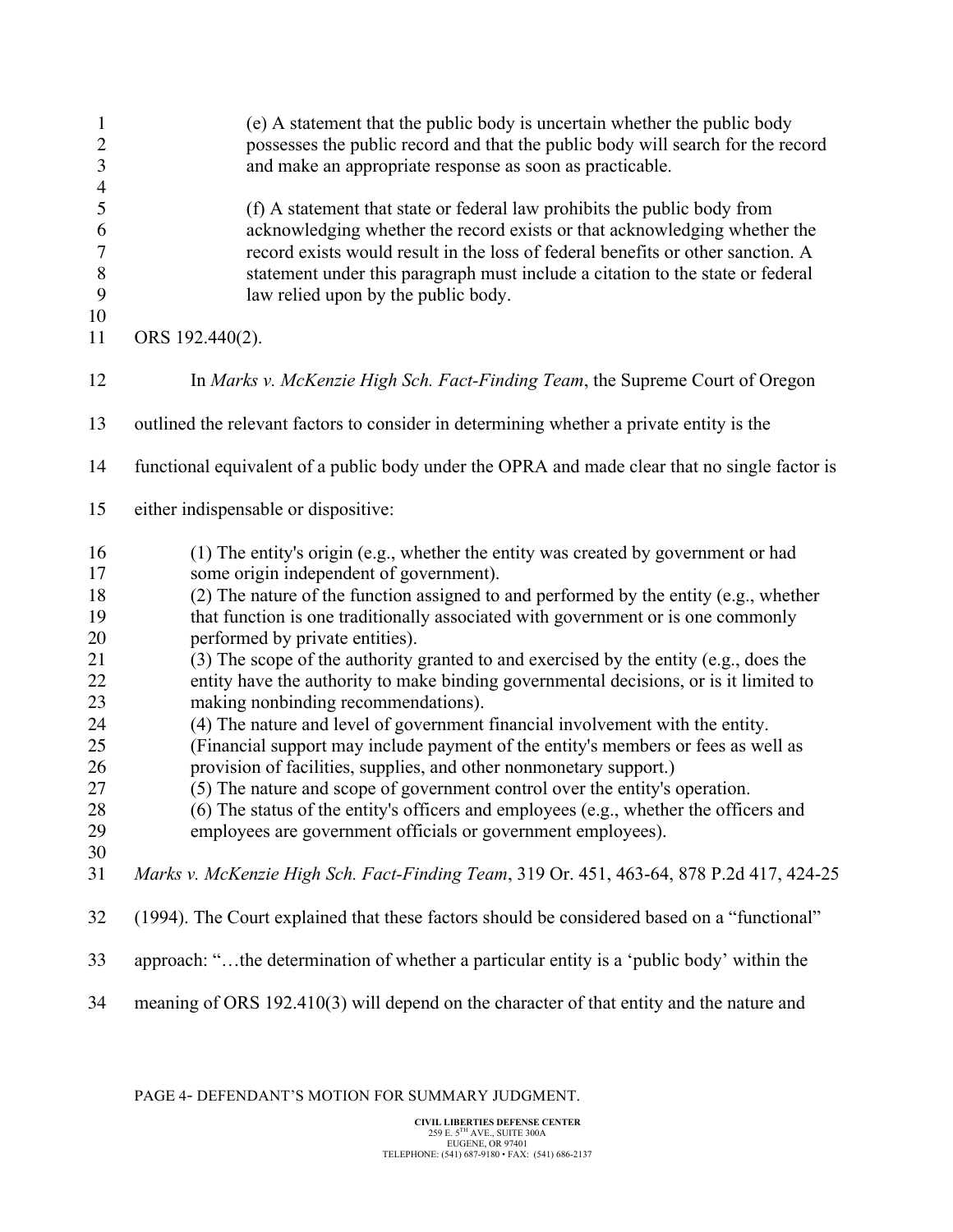attributes of that entity's relationship with government and governmental decision-making."

*Id.*

| 3              | Finally, several other Oregon cases have used the Marks factors to determine whether                                |
|----------------|---------------------------------------------------------------------------------------------------------------------|
| $\overline{4}$ | an entity is the functional equivalent of an agency or department of a city. See Laine v. City                      |
| 5              | of Rockaway Beach, 134 Or. App. 655, 663, 896 P.2d 1219, 1223 (1995) ("Weighing together                            |
| 6              | all the foregoing factors, we conclude that the fire department was not, before 1991, a private                     |
| $\tau$         | entity, but was instead a functional agency or department of the city government."); State ex                       |
| 8              | rel. Eckles v. Livermore, 72 Or.App. 650, 696 P.2d 1153 (1985), aff'd sub nom State ex rel.                         |
| 9              | Eckles v. Woolley, 302 Or. 37, 726 P.2d 918 (1986) (SAIF Corporation was not a private                              |
| 10             | corporation); see also <i>McClain v. Regents of the University</i> , 124 Or. 629, 265 P. 412 (1928)                 |
| 11             | (University ruled "state agency" for purposes of indebtedness).                                                     |
| 12             | <b>FACTUAL BACKGROUND</b><br>П.                                                                                     |
| 13             | Defendant, Debi McNamara, is a volunteer animal welfare advocate performing public                                  |
| 14             | interest watchdog functions. In that capacity, she made numerous public records requests to                         |
| 15             | Plaintiff regarding the services provided by Plaintiff through the 1 <sup>st</sup> Avenue Shelter. Plaintiff        |
| 16             | never responded to her requests, nor produced or provided any records to her.                                       |
| 17             | Plaintiff, Greenhill Humane Society and Society for the Prevention of Cruelty to                                    |
| 18             | Animals, is an Oregon non-profit charitable corporation that operates a principal place of                          |
| 19             | business at 88530 Green Hill Road, Eugene, Lane County, Oregon 97402, as well as operates                           |
| 20             | an animal shelter at 3970 West 1 <sup>st</sup> Avenue, Eugene, Lane County, Oregon 97402. Plaintiff's               |
| 21             | Complaint, p. 1-2. On or about August 2, 2012, Plaintiff registered with the assumed business                       |
| 22             | name of 1 <sup>st</sup> Avenue Shelter. Plaintiff's Complaint, p. 3. The 1 <sup>st</sup> Avenue property is jointly |
| 23             | owned by the City of Eugene, the City of Springfield, and Lane County, which used their                             |

**CIVIL LIBERTIES DEFENSE CENTER**<br>
259 E. 5<sup>TH</sup> AVE., SUITE 300A<br>
EUGENE, OR 97401<br>
TELEPHONE: (541) 687-9180 • FAX: (541) 686-2137

PAGE 5- DEFENDANT'S MOTION FOR SUMMARY JUDGMENT.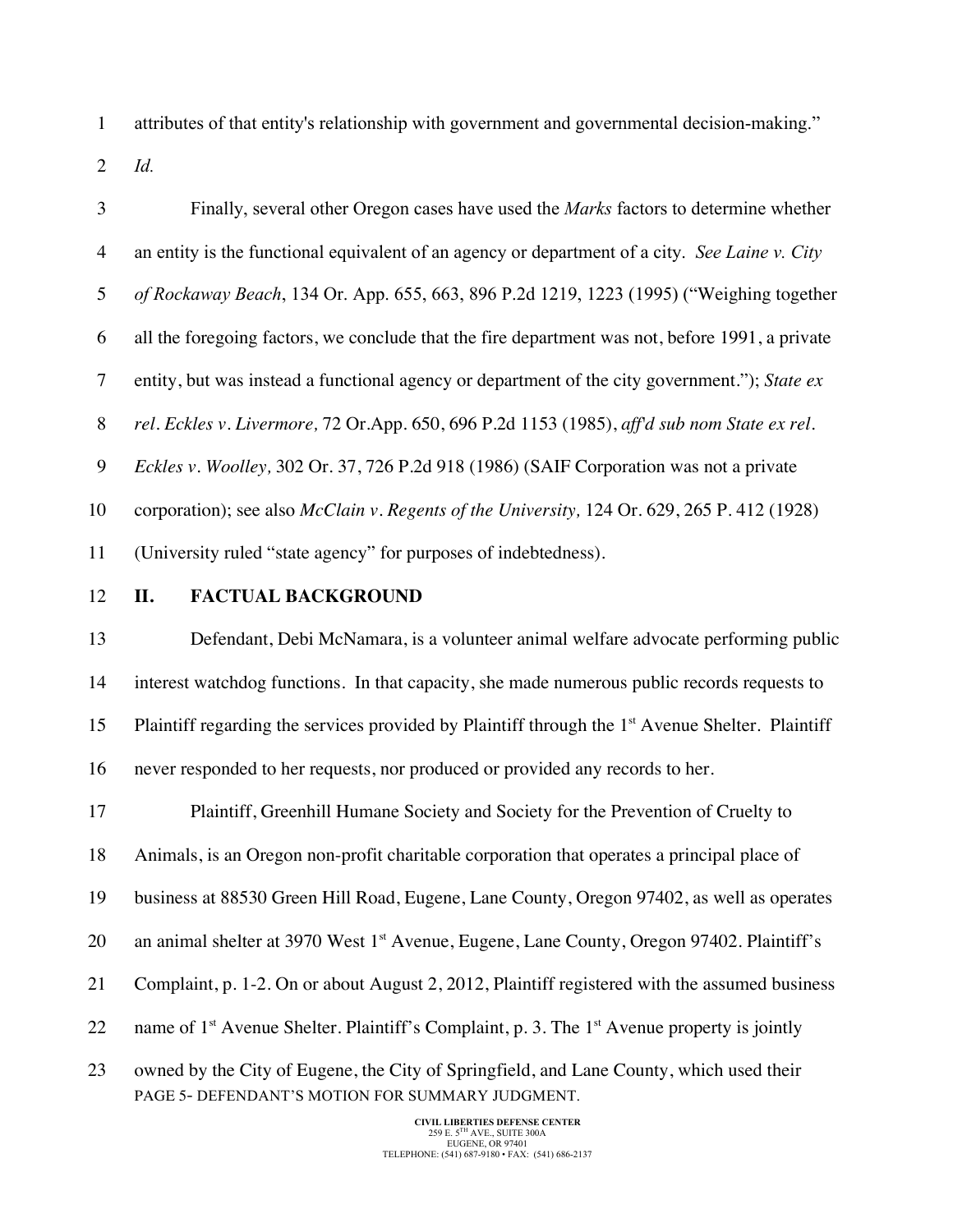joint authority to give Greenhill Humane Society possession and use of the facility for public shelter and adoption services. Exhibit 1, p. 2.

 Plaintiff contracts with Eugene and Lane County to provide public shelter and adoption program operations, animal intake, administration services (including: "Financial accounting of the public shelter and adoption program will be separate from other financial activity of shelter and adoption contractor."), facilitation of community partnerships and involvement, euthanasia, customer services, placement or transfer of animals, and *required reporting.* Exhibit 1, p. 13-16; Exhibit 2, p. 16-20 (emphasis added).

 The reporting requirements within the contract with Eugene include the specification: "Monthly reports on the public shelter and adoption program's activities and disposition of animals will be made by Contractor to contracting jurisdiction and will be available to the public." Exhibit 1, p. 15-16. The reporting requirements within the contract with Lane County include the specification: "Contractor will provide County with the results of the following 14 performance measures and make them available to the public." Exhibit 2, p. 19. The reports in both Eugene and Lane County are to include the number of impounded animals, number of stray animals accepted, number of animals retuned to owners, number of animals adopted, amount of shelter and adoption fees paid, donation summary, number and destinations of animals transferred out of shelter, number of animals stolen, number of animals that are dead on arrival, number of animals that died in shelter care, number of animals euthanized and reason for euthanasia, live release date, volunteer hours, and other data as requested and available. Exhibit 1, p. 16; Exhibit 2, p. 19-20.

PAGE 6- DEFENDANT'S MOTION FOR SUMMARY JUDGMENT. Plaintiff's contract with Springfield requires Greenhill Humane Society to provide shelter and euthanasia services for dogs and cats, requires the city to pay for monthly costs of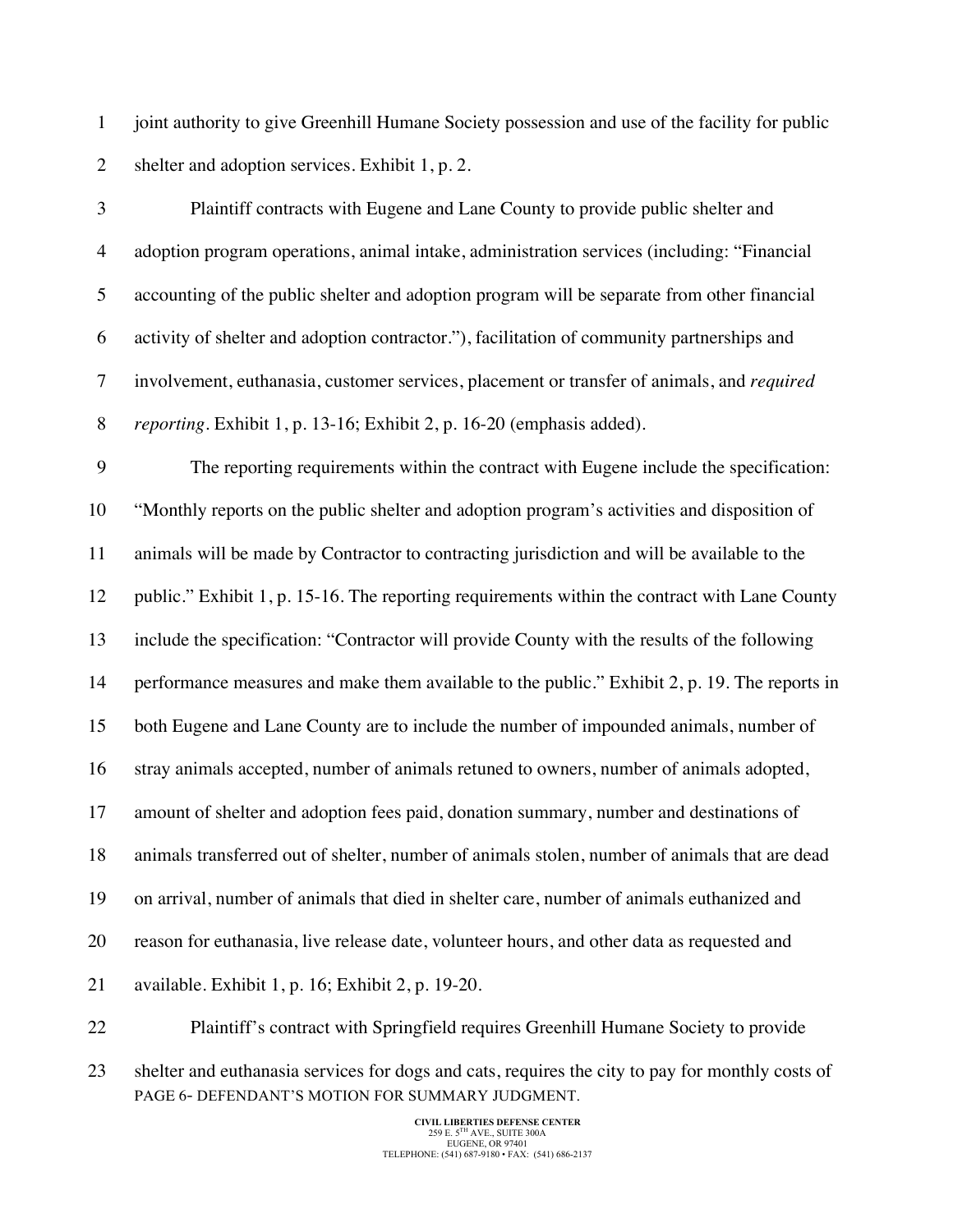| $\mathbf{1}$   | services, requires Greenhill to provide books and records to the city for services performed                                                     |
|----------------|--------------------------------------------------------------------------------------------------------------------------------------------------|
| $\overline{2}$ | under the contract that "shall be open and available for the purpose of audit and inspection at                                                  |
| 3              | reasonable and convenient times," and for the two parties to cooperate in sharing information                                                    |
| $\overline{4}$ | including information that "may be necessary for city to assume full responsibility for dogs                                                     |
| 5              | and other animals within its boundaries on termination of this agreement." Exhibit 3, p. 11-12.                                                  |
| 6              | On or about June 16, 2014, Defendant's prior attorney, Mark Jordan, filed public                                                                 |
| $\tau$         | records requests on her behalf with Greenhill Humane Society, the City of Springfield, Lane                                                      |
| $\, 8$         | County, and the City of Eugene regarding services provided by Plaintiff at the 1st Avenue                                                        |
| 9              | Shelter.                                                                                                                                         |
| 10             | 1) The City of Springfield responded to the request by stating: "The City of                                                                     |
| 11             | Springfield does not have possession of these documents. Greenhill and First Avenue would                                                        |
| 12             | have these records." Exhibit 4. No documents or records were provided.                                                                           |
| 13             | 2) Lane County responded to the request by stating: "Lane County does not keep these                                                             |
| 14             | records. Contact Cary Lieberman, Greenhill Humane Society, 88530 Greenhill Road, Eugene,                                                         |
| 15             | OR 97402." Lane County also provided a few general websites that did not respond to the                                                          |
| 16             | specific records requests. Exhibit 5. No documents or records were provided.                                                                     |
| 17             | 3) The City of Eugene responded by referring Defendant to a webpage that did not                                                                 |
| 18             | provide the requested information. Exhibit 6. No documents or records were provided.                                                             |
| 19             | 4) Plaintiff did not respond to Defendant's requests despite numerous follow-up                                                                  |
| 20             | attempts by attorney Jordan. Exhibit 7.                                                                                                          |
| 21             | Defendant's attorney Lauren Regan then modified Jordan's request on October 20,                                                                  |
| 22             | 2014, and informed Greenhill that Defendant was resetting the clock on the public records                                                        |
| 23             | requests' response time requirement. Exhibit 8. Attorney Regan then called Greenhill several<br>PAGE 7- DEFENDANT'S MOTION FOR SUMMARY JUDGMENT. |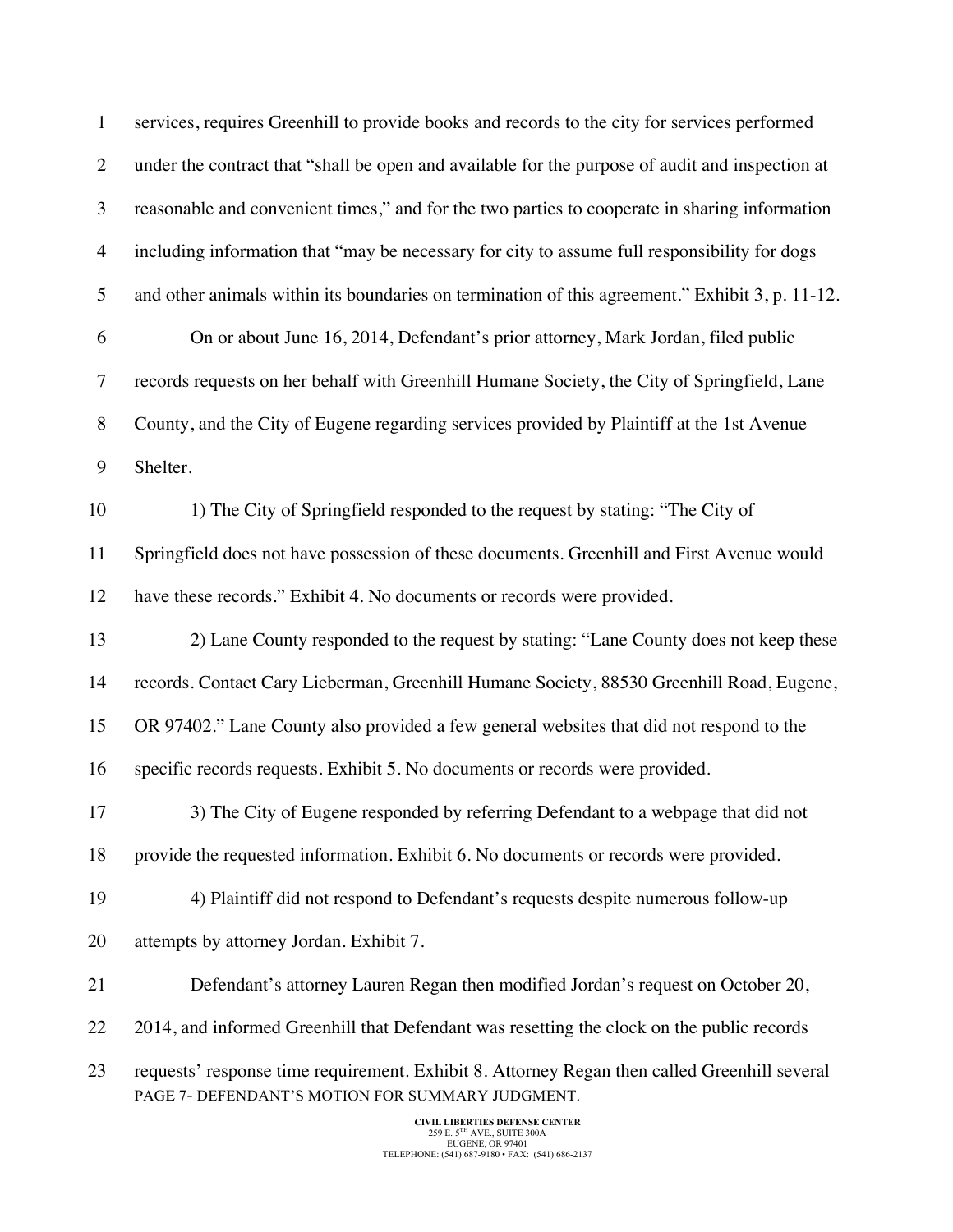times and finally spoke with Director of Operations attorney Jaclyn Rudebeck Semple, who verbally acknowledged the requests and stated that she would get in touch soon. However, Semple never contacted Defendant's attorney nor did she provide responsive documents. As a result, on February 6, 2015, Defendant's attorneys were forced to file a petition for review with the Lane County District Attorney's office after Plaintiff simply ignored and refused to respond in any way to the numerous requests and communications from Defendant's attorneys regarding her public records requests. Exhibit 9. Plaintiff responded to the petition on February 25, 2015. Exhibit 10. On April 30, 2015, the District Attorney issued an Order in response to the petition for review. Under *Marks*, the District Attorney found Greenhill Humane Society to be a private entity that is the functional equivalent of a public body pursuant to contracts with local governments to provide animal sheltering services. Based on this finding, the District Attorney found that records possessed by Greenhill Humane Society for purposes that are governmental in nature are subject to disclosure under the Oregon Public Records Act. Exhibit 11. Greenhill then filed a Complaint with this Court contesting the Order issued by

16 the Oregon District Attorney.

 Greenhill Humane Society's status as a functional equivalent of a public body is established by applying the factors set forth in *Marks*. The decisions made by the City of Eugene, City of Springfield, and Lane County to contract with Greenhill Humane Society happened as a result of a budget shortfall for Lane County Animal Services (LCAS). LCAS handled animal code enforcement and field services, dog licensing, and shelter and adoption services. This budget shortfall led to each governmental entity continuing to maintain animal

PAGE 8- DEFENDANT'S MOTION FOR SUMMARY JUDGMENT. code enforcement, field services, and licensing, and contracting with Greenhill Humane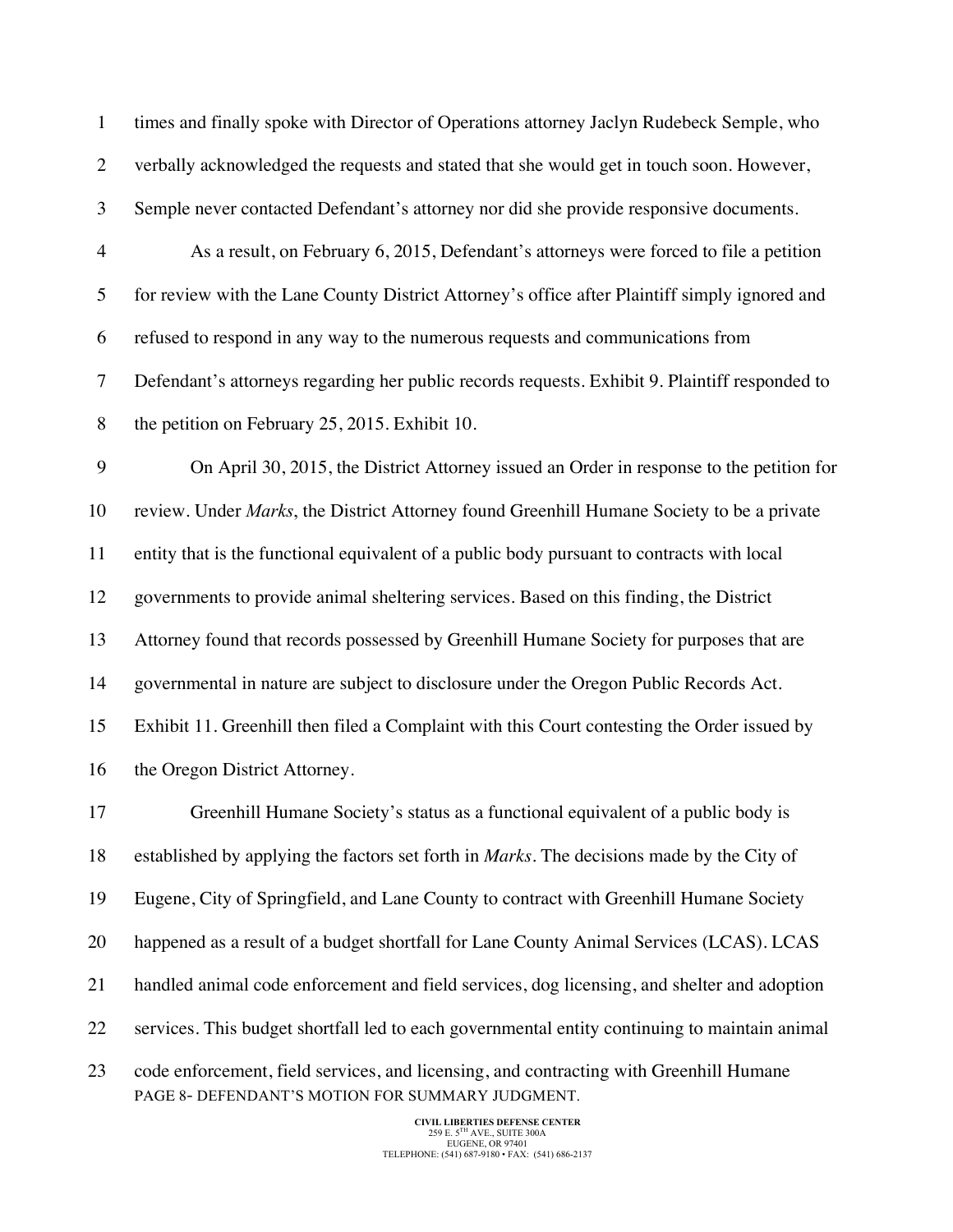PAGE 9- DEFENDANT'S MOTION FOR SUMMARY JUDGMENT. Society to provide the public shelter and adoption services at the 1st Avenue Shelter location, which was the existing public shelter. Exhibit 1, p. 11. Under the *Marks* factors, Greenhill Humane Society taking responsibility for the public shelter and adoption services in this way illustrates both that the 1st Avenue Shelter was government created (it was the public shelter managed by government entities, then transitioned to being managed by Greenhill through a contract with government entities) as well as that it serves a traditional government function (the government had in fact been serving the function prior to the budget shortfall, and the government contracted with Greenhill as a way to continue to take care of the animals in the community). In addition, the pre-existing staff at the public shelter continued to work at the 1st Avenue Shelter upon commencement of the Greenhill contract. In the contract between the governments and Greenhill Humane Society, the City of Eugene acted as the main contracting agency (Lane County and City of Springfield similarly contracted with Greenhill. *See* Exhibits 2 and 3, respectively.). It is the City that must approve the supervisor of Greenhill Humane Society's performance and the City also sets the guidelines for the conduct, demeanor, and appearance of Greenhill's employees. Exhibit 1, p. 3-4. The contract also specifies that although Greenhill Humane Society is an independent contractor that controls the manner in which services are performed, the City specifies the nature of the services and the results to be achieved. Exhibit 1, p. 5. The City is the owner of all work product created for it under the contract. Exhibit 1, p. 7. Pursuant to *Marks*, these aforementioned conditions of the relationship between the City and Greenhill Humane Society illustrate that, although Greenhill has some control over the manner of operations, it is the government that has the ultimate authority over the performance of employees, what services are to be performed, and what the results should be in order to be in compliance with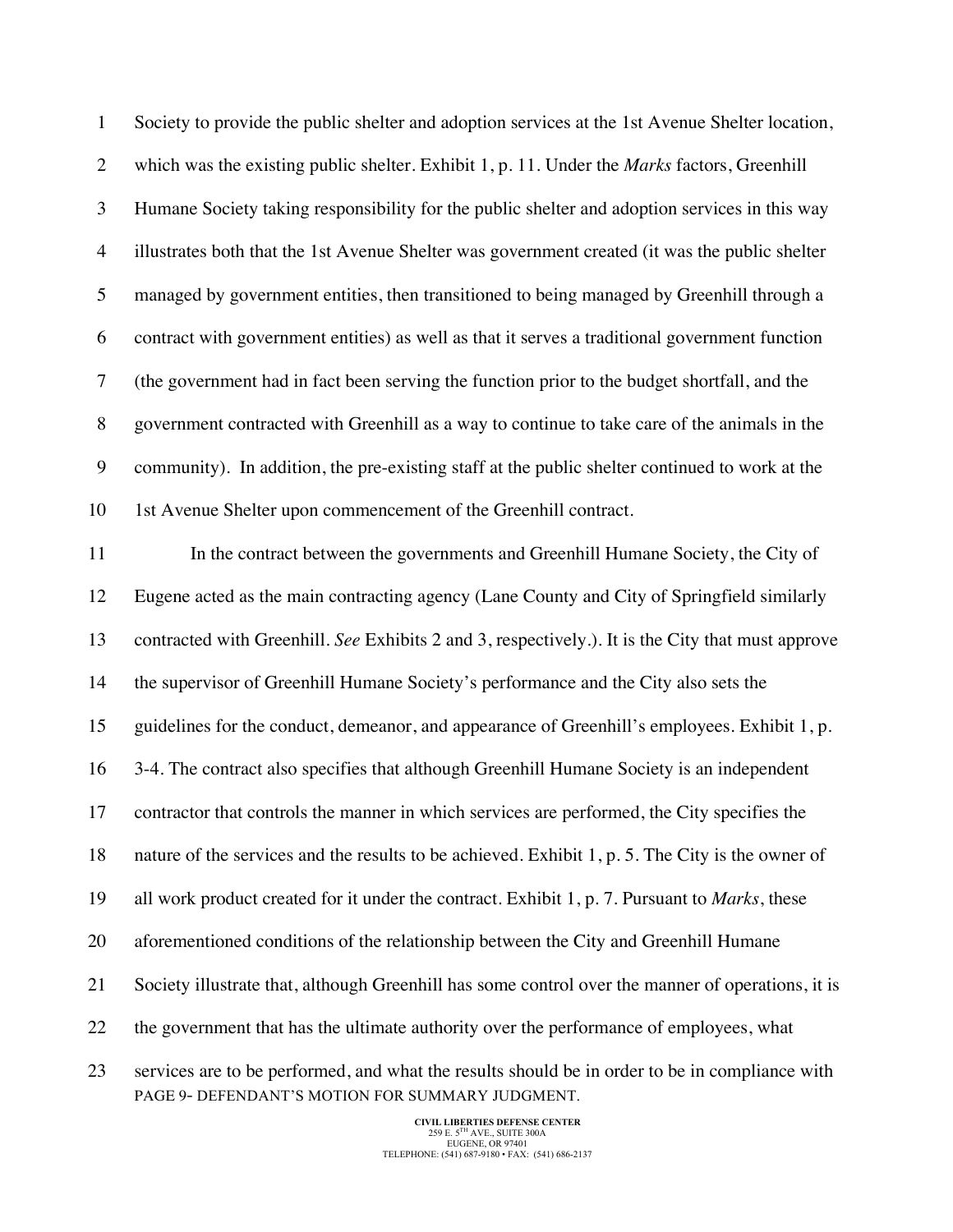the terms of the agreement. Additionally, the City pays for the services provided by Greenhill 2 under the contract. Exhibit 1, p. 83.

 Furthermore, the contracts with City of Eugene, City of Springfield, and Lane County require that Plaintiff provide information that is made available to them and *made available to the public*, as outlined above. The contract language repeatedly and consistently refers to the operating of the 1st Avenue Shelter as a *public* shelter, along with specifically requiring that information be available to the public and to the respective government entities—all demonstrating that the intent of government contracting with Greenhill Humane Society to operate the 1st Avenue Shelter was to continue its precedent of being a public shelter that is intertwined with government function, and that shall continue to be accountable to the taxpaying public through the sharing of records. In addition, as discussed previously, the Cities and County also believed Greenhill was the responsible public records custodian for Defendant's request as indicated in their public records responses. *See* Exhibits 4, 5, 6. Plaintiff's failure to timely comply with the OPRA for over a year also negates the public interest function of public records laws and prevents Defendant from sufficiently performing her public watchdog functions for this controversial animal shelter. Based on both the factors outlined in *Marks* and the spirit of that Court's "functional approach" to determining whether an entity serves as a public body, Greenhill Humane

Society is a public body that subsequently has the obligation to respond to public records

- requests as such.
- **III. STANDARD OF REVIEW**
- PAGE 10- DEFENDANT'S MOTION FOR SUMMARY JUDGMENT. Summary judgment shall be granted when no genuine issue as to any material fact exists and the moving party is entitled to prevail as a matter of law. ORCP 47 C. In a public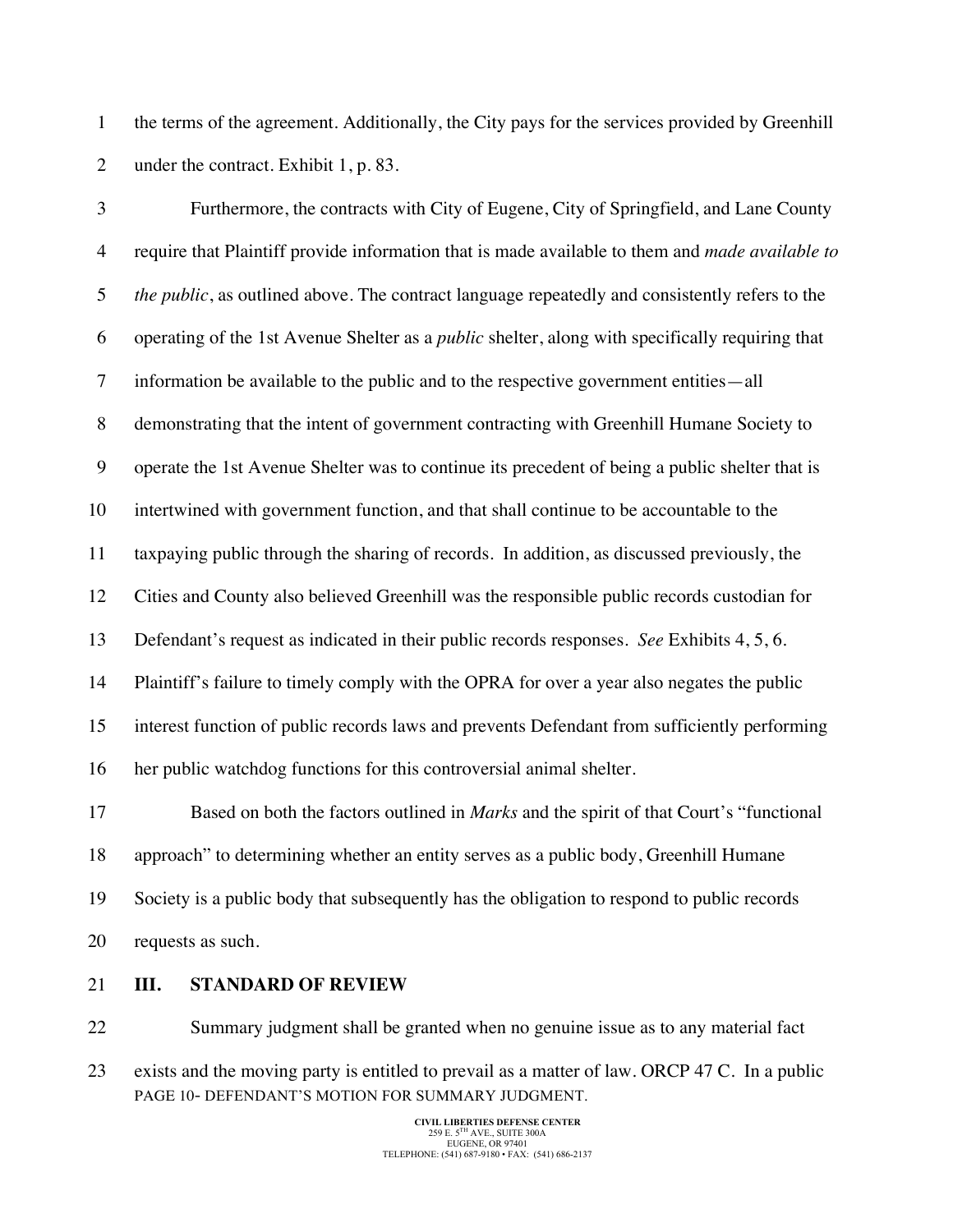| $\mathbf{1}$         | records case, the Court reviews a grant of summary judgment on cross-motions to determine                                                                                                                                                                                                                                                 |
|----------------------|-------------------------------------------------------------------------------------------------------------------------------------------------------------------------------------------------------------------------------------------------------------------------------------------------------------------------------------------|
| $\overline{2}$       | if there are any disputed issues of material fact and if either party was entitled to prevail as a                                                                                                                                                                                                                                        |
| 3                    | matter of law. Hood Technology Corp. v. OR-OSHA, 168 Or.App. 293, 295, 7 P.3d 564                                                                                                                                                                                                                                                         |
| $\overline{4}$       | (2000); see also Kluge v. Oregon State Bar, 172 Or.App. 452, 457, 19 P.3d 938 (2001); Port                                                                                                                                                                                                                                                |
| 5                    | of Portland v. Oregon Ctr. for Envtl. Health, 238 Or. App. 404, 408, 243 P.3d 102, 106                                                                                                                                                                                                                                                    |
| 6                    | (2010). No genuine issue to any material fact exists when, viewed in a light most favorable to                                                                                                                                                                                                                                            |
| $\overline{7}$       | the adverse party, no objectively reasonable juror could return a verdict for the adverse party.                                                                                                                                                                                                                                          |
| 8                    | <i>Id.</i> Under ORCP 47 C, "[t]he adverse party has the burden of producing evidence on any issue                                                                                                                                                                                                                                        |
| 9                    | raised in the motion as to which the adverse party would have the burden of persuasion at                                                                                                                                                                                                                                                 |
| 10                   | trial." Id. Under the burden-shifting analysis created by ORCP 47 C, the adverse party to the                                                                                                                                                                                                                                             |
| 11                   | motion has the "burden of offering admissible evidence to create a genuine issue of material                                                                                                                                                                                                                                              |
| 12                   | fact" once the moving party has put an element of the case in issue. Davis v. Cnty. of                                                                                                                                                                                                                                                    |
| 13                   | Clackamas, 205 Or. App. 387, 394, 134 P.3d 1090, 1094 (2006).                                                                                                                                                                                                                                                                             |
| 14                   | DEFENDANT IS ENTITLED TO SUMMARY JUDGMENT<br>IV.                                                                                                                                                                                                                                                                                          |
| 15                   | Plaintiff is the functional equivalent of a public body under Marks v. McKenzie High                                                                                                                                                                                                                                                      |
| 16                   | Sch. Fact-Finding Team, yet Plaintiff never responded to Defendant's public records requests                                                                                                                                                                                                                                              |
| 17                   | as required by the OPRA. This Court should therefore grant declaratory judgment in the                                                                                                                                                                                                                                                    |
| 18                   | Defendant's favor and award attorney fees and costs.                                                                                                                                                                                                                                                                                      |
| 19                   | In Kluge v. Oregon State Bar, 172 Or.App. 452, 455, 19 P.3d 938 (2001), the Court of                                                                                                                                                                                                                                                      |
| 20                   | Appeals ruled that:                                                                                                                                                                                                                                                                                                                       |
| 21<br>22<br>23<br>24 | Oregon has a "strong and enduring policy that public records and<br>governmental activities be open to the public." Jordan v. MVD, 308 Or. 433, 438, 781<br>P.2d 1203 (1989). The guiding principle in Oregon is to protect the public's right to<br>inspect public records. ORS 192.420 ("Every person has a right to inspect any public |

PAGE 11- DEFENDANT'S MOTION FOR SUMMARY JUDGMENT. 25 record of a public body in this state, except as otherwise expressly provided  $**$ .");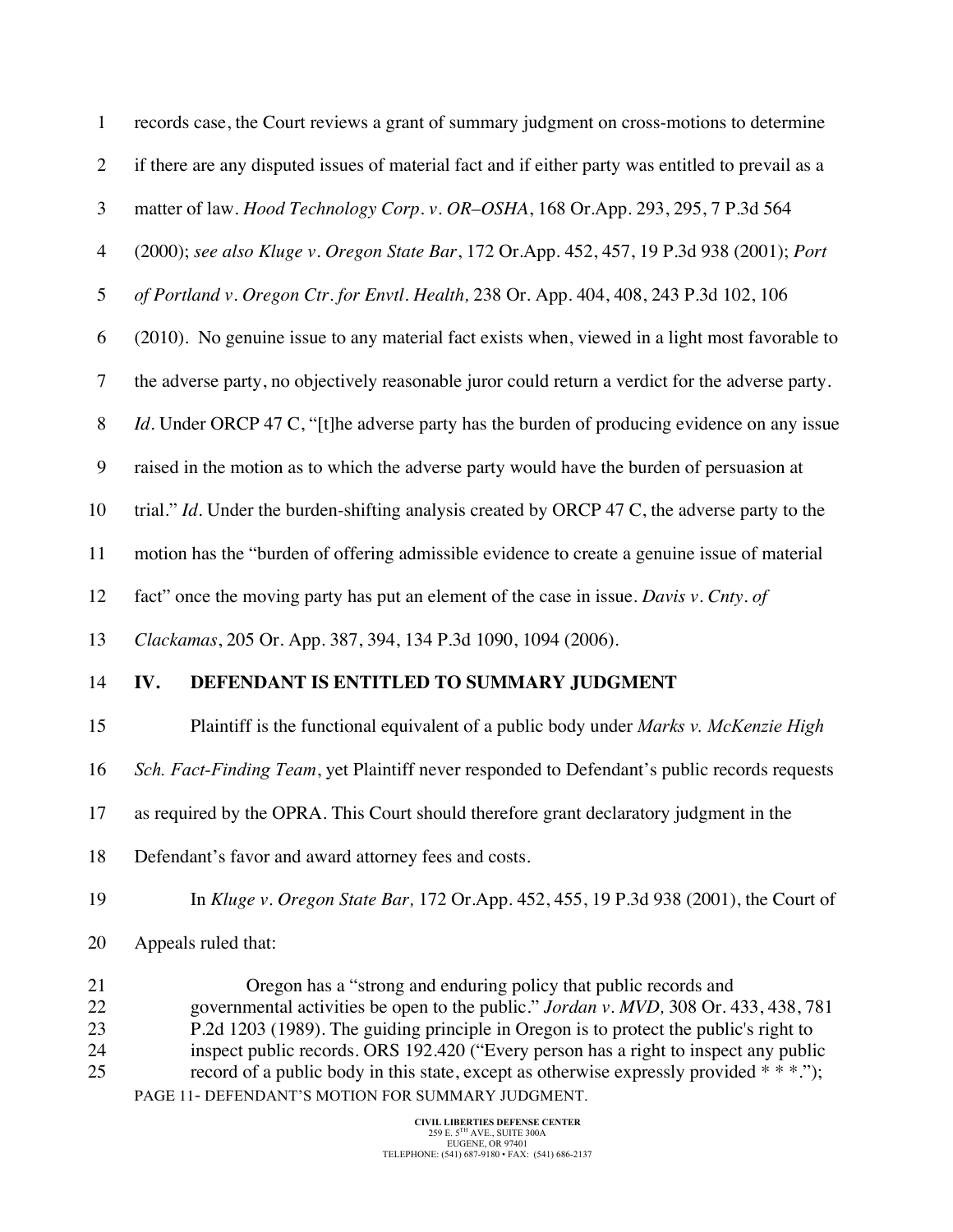| City of Portland v. Anderson, 163 Or.App. 550, 553, 988 P.2d 402 (1999). Disclosure<br>is the rule and exemptions from disclosure are to be narrowly construed. Oregonian<br>Publishing v. Portland School Dist. No. 1J, 144 Or.App. 180, 184, 925 P.2d 591<br>(1996), aff'd on other grounds 329 Or. 393, 987 P.2d 480 (1999). When a public body<br>withholds public records from disclosure, that body carries the burden of sustaining<br>that action upon judicial review. ORS 192.490(1). |
|-------------------------------------------------------------------------------------------------------------------------------------------------------------------------------------------------------------------------------------------------------------------------------------------------------------------------------------------------------------------------------------------------------------------------------------------------------------------------------------------------|
| Injunctive relief is also appropriate under $ORS.490(1)$ , and this Court must order                                                                                                                                                                                                                                                                                                                                                                                                            |
| Plaintiff to immediately provide the requested public records to the Defendant without cost                                                                                                                                                                                                                                                                                                                                                                                                     |
| due to the exorbitant delay and bad faith demonstrated by Plaintiff's failure to even                                                                                                                                                                                                                                                                                                                                                                                                           |
| acknowledge Defendant's requests.                                                                                                                                                                                                                                                                                                                                                                                                                                                               |
| Defendant has fully exhausted all administrative remedies available under the OPRA.                                                                                                                                                                                                                                                                                                                                                                                                             |
| Defendant was forced to expend costs and to obtain the services of attorneys to take                                                                                                                                                                                                                                                                                                                                                                                                            |
| this action and is entitled to reasonable costs and attorney fees pursuant to ORS 192.490(3).                                                                                                                                                                                                                                                                                                                                                                                                   |
| <b>CONCLUSION</b>                                                                                                                                                                                                                                                                                                                                                                                                                                                                               |
| For the reasons stated above, Defendant respectfully requests that this Court enter                                                                                                                                                                                                                                                                                                                                                                                                             |
| summary judgment for Defendant because, as a matter of law, no question of material fact                                                                                                                                                                                                                                                                                                                                                                                                        |
| exists in the elements of her claim.                                                                                                                                                                                                                                                                                                                                                                                                                                                            |
| Dated November 3, 2015.                                                                                                                                                                                                                                                                                                                                                                                                                                                                         |
|                                                                                                                                                                                                                                                                                                                                                                                                                                                                                                 |
| s/Lauren C. Regan<br>Lauren C. Regan, OSB #970878<br>Attorney for Defendant-Requestor<br>Civil Liberties Defense Center                                                                                                                                                                                                                                                                                                                                                                         |
|                                                                                                                                                                                                                                                                                                                                                                                                                                                                                                 |

PAGE 12- DEFENDANT'S MOTION FOR SUMMARY JUDGMENT.